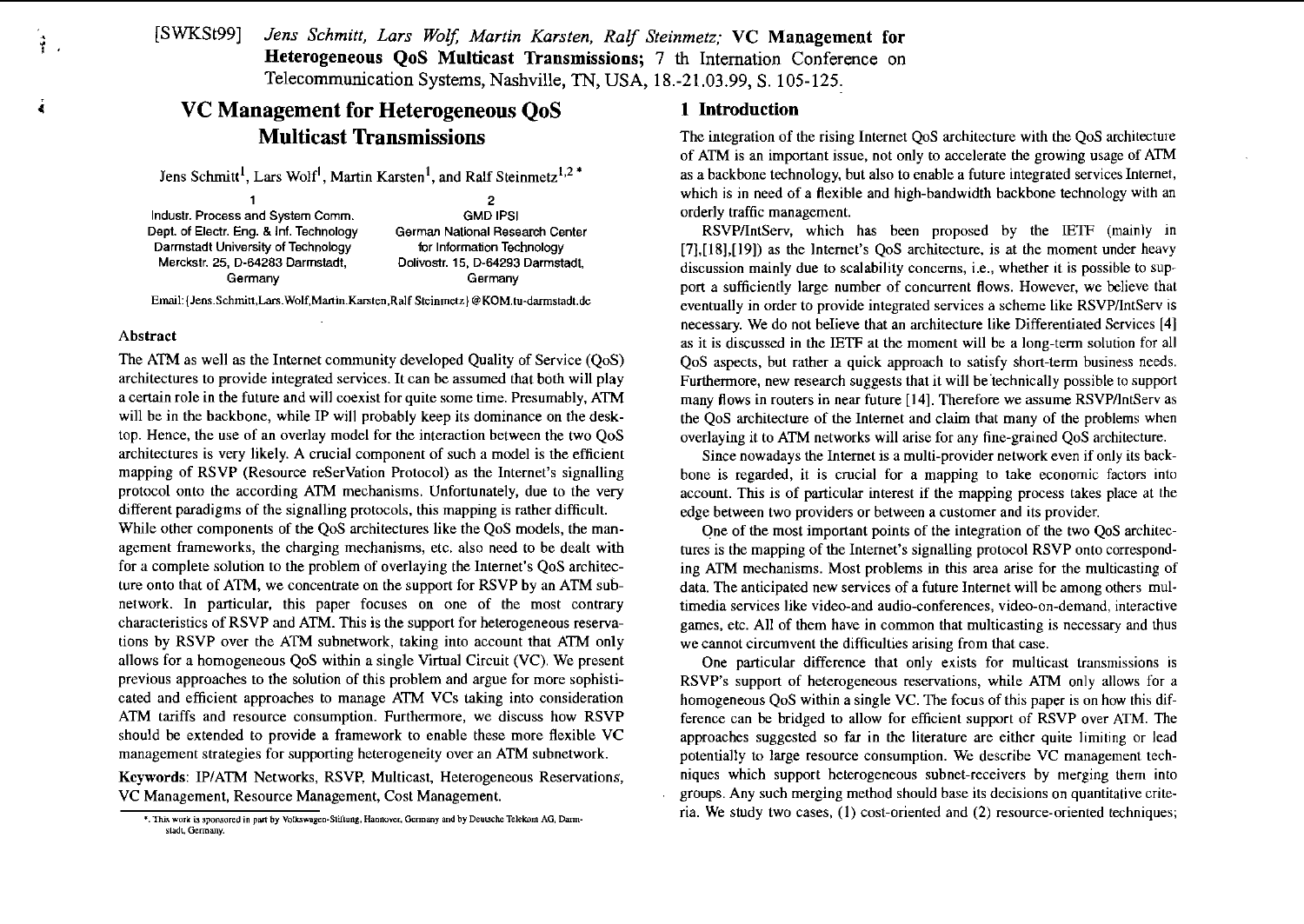iheir application depends on the administrative location af thc edgc devices used for the mapping of RSVP/IntServ onto ATM.

In the next section, we briefly describe the differences between RSVP/IntServ and ATM and discuss whether heterogeneous QoS is possible and useful. In Section 3, VC management strategies are discussed - we review related work, and present our own schemes. As argued in Section 4, the currently defined RSVP trafiic control interface is not capable to suppori NBMA (Non-Broadcast Multiple Access) nerworks and VC management strategies in particular. In Section 5 we conclude our investigations.

# **2 Issues in Mapping RSVPAntServ onto ATM Networks**

Before going into the details of heterogeneity support over ATM networks we want to reconsider which are the most important issues in mapping the Internet QoS architecture, RSVP/IntServ, onto ATM. There are two main problem areas: QoS models and QoS procedures. Therefore, the usual approach is to treat them separately, although therc are some decisions which need an integrated view.

#### **2.1** QoS Models

QoS models are the declarative component of QoS architccturcs, consisting of service classes and their traffic specifications and performance parameters. The most salient differences between the QoS models, i.e. the ATM TM 4.0 [1] and the lntServ specifications ([18], [19]), are:

- packet-based vs. cell-based traffic parameters and performance specifications,
- the handling of excess trafic (policing): degradation to best-effort vs. tag- $\bullet$ ging or dropping,
- and, of course, different service classes and corresponding traffic and service parameters.

These differences have to be overcome when mapping lntScrv onto ATM without losing the semantics of the lntServ specifications. The lETF has proposed some guidelincs for thc mapping of the QoS models in [IO], but these have been shown to be arguable in [9].

# **2.2** QoS Procedures

While it is not easy to map the QoS models of the Internet and ATM, it is even more difficult to map their QoS procedures onto each other. This is due to the fact that they are built upon very different paradigms. While the signalling protocols of ATM are still based on the call paradigm used for telephony, the IETF viewed the suppori of a flexible and possibly large-scale multicast facility as a fundamental requirement [SI. The most prominent differences between RSVP and ITU-T's 4.2931 [12], on which all ATM signalling protocols are based. are:

Dynamic vs. Static QoS. RSVP supports a dynamic QoS. i.e. the possibility to change a reservation during its lifetime. ATM's signalling protocols however are providing only static QoS so far.

Receiver- vs. Sender-Orientation. The different design with regard to thc initiation of a OoS reservation reflects the different attitudes regarding centralized vs. distributed management, and also that the RSVP/IntServ architecture had large group communication in mind while the ATM model rather catered for individual and smaller group communication.

Transmission of Control Messages. While in ATM separate control channels are used for the transmission of control messages of the signalling protocols, RSVP uses best-effort IP to send its messages.

Hard Statc vs. Soft-State. The discrepancies between the ATM QoS architecture and the IntServ architecture in how the state in intermediate systems is realized is another impediment to the interworking of both worlds since it leads to very different characteristics of the two QoS architectures.

Resource Reservation Independent or Integrated with Setup/Routing. The separation of RSVP from routing leads to an asynchronous relation of reservation and flow setup. and furiher enables an independent evolution of routing and resource reservation mechanisms. However, a possibly major disadvantage may bc that QoS routing is much more difficult to achieve than with ATM's integrated connection setuplresource reservalion mechanism (P-NNI [2] already supports a form of QoS routing).

Multicast Model. A further issue is the mapping of the IP multicast model on the signalling facilities in ATM for mulii-party calls. Whilc 1P multicast allows for multipoint-to-multipoint communication, ATM only offers point-to-multipoint VCs to emulate 1P multicast by either meshed VCs or a multicast server.

Heterogeneous vs. Homogeneous QoS. While ATM only allows for homogeneous rescrvations, RSVP allows heterogeneity firstly for different QoS levels of receivers and secondly for simultaneous support of QoS and best-effort receivers. This mismatch in the semantics of RSVP and Q.2931 is a major obstacle to simple solutions for the mapping of the two. This issue of heterogeneous vs. homogeneous QoS is the focus of our paper.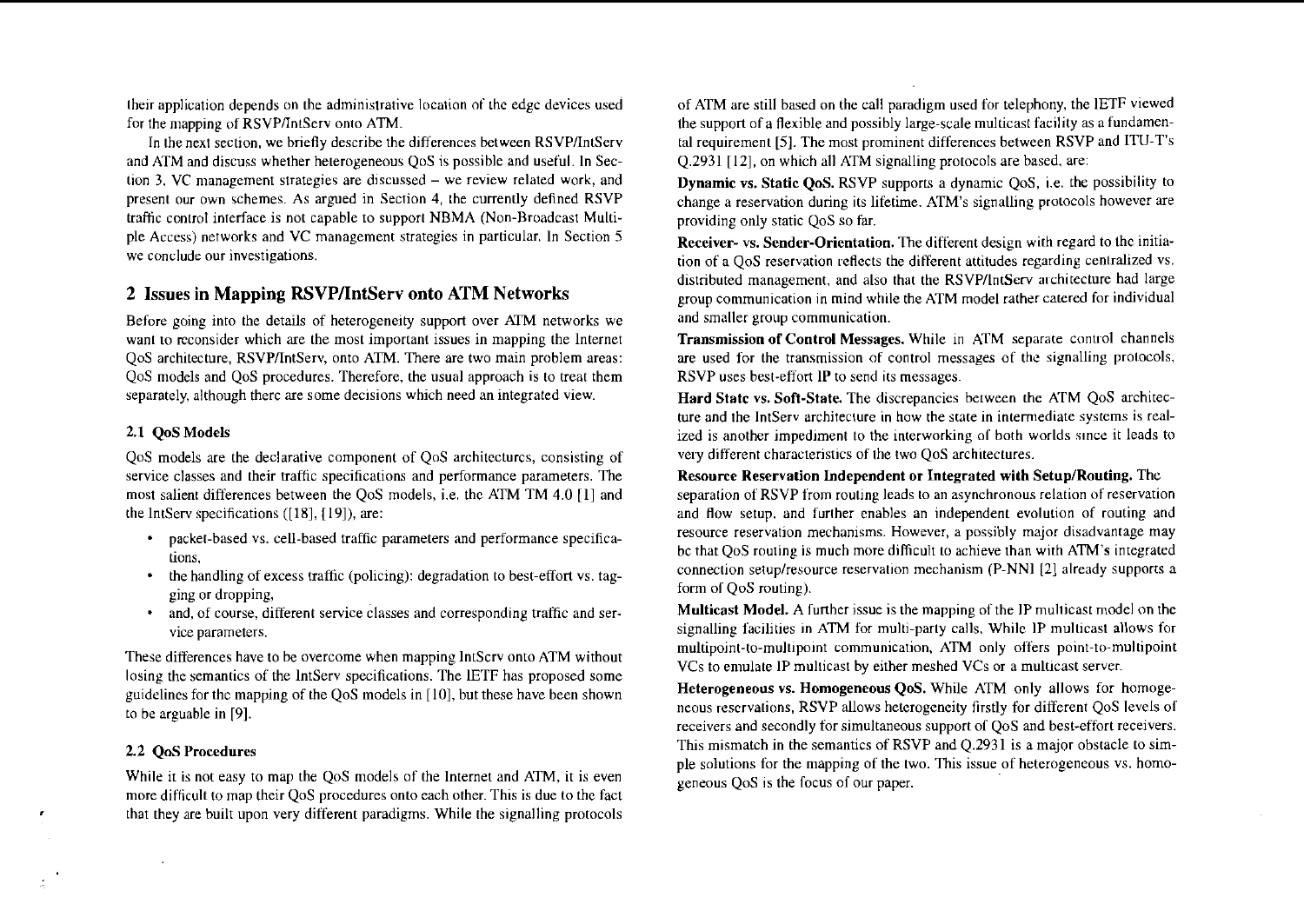# **2.3** Heterogeneous vs. Homogeneous QoS

RSVP's heterogeneous reservations concept can. combined with heterogeneous transmission facilities, be very useful to give various receivers (e.g. in multimedia application scenarios) exactly the presentation quality they desire, and which they and the network resources towards the sender are able to handle. Such transmissions demand that the data to be forwarded can be somehow distinguished so that, e.g., the base information of a hierarchically coded video is forwarded to all receivers while enhancement layers are only forwarded selectively. This can be achieved by offering heterogeneity within one (network layer) session or by splitting the video above that layer into distinct streams and using multiple network layer sessions with homogeneous QoS. The latter approach has been studied hy several authors, and found especially in form of RLM [15] wide-spread interest. Yet, if used widely and potentially even combined with object-oriented [11] or thin-layered coding schemes (e.g., [20]), this will lead to large numbers of multicast sessions, thus limiting its scalability.

Heterogeneity within one network layer session requires filtering mechanisms within intermediate systems. Such mechanisms are currently often considered as costly in terms of performance. However, we believe that with the evolution of ever faster routers, filtering will be possible at least outside the core area of networks and to do it at the network layer will be attractive for reasons such as scalability in terms of number of sessions and also simplification of applications.

The principle choices for an integration of the RSVP and ATM models with respect to heterogeneous reservations are:

- Ignore the problem and use just one QoS within the ATM subnetwork. As we will show, this is far from optimal with respect to resource consumption respectively costs if outside of the ATM cloud heterogeneous transmissions will exist.
- Change ATM to offer so-called "variegated VCs" where a different amount of data is forwarded to distinct multicast receivers. This requires the ability in switches to distinguish among information units (e.g., video frames). We do not believe that this will be possible on a cell basis in an efficient and useful way.
- Construct heterogeneous multicast trees from multiple homogeneous point-to-multipoint VCs. Here, for a certain receiver rcquesting a specific QoS it must he decided, e.g., whether one of the existing VCs can he used for it or whether a new one must be established. Hence, VC management mechanisms are needed.

We argue for the last alternative to be the most realistic and efficient one.

# **3 VC Management Strategies in Support of Heterogeneity**

The main assumptions of the VC management approach for supporting heterogeneous RSVP reservations over ATM are:

- . existence of mechanisms, e.g. filtering, to support heterogeneous multicast transmissions, and
- unavailability of variegated VCs in ATM devices.

The problem is to find a collection of point-to-multipoint VCs from which the heterogeneous RSVP multicast tree (the part which falls in the ATM network) is heing constructed. The QoS of a particular point-to-multipoint VC must be allocated as the maximuni of the RSVP requests (transformed into ATM terms) of the subnet-receivers of this point-to-multipoint VC, otherwise the traffic contract would be violated.

This problem is not specihc to an RSVP over ATM environment, this is only the most prominent case. It exists in any scenario where a heterogeneous multi-Cast QoS model is layered above a NBMA homogeneous multicast QoS model.

Before proposing new VC management strategies to support heterogeneity, we first discuss existing approaches to this problem.

### **3.1** Existing Approaches

The lETF working group ISSLL (Integrated Services over Specific Link Layers) is mong other topics concerned with the mapping of RSVPIlntServ onto ATM networks, and particularly proposed in [3] the following models to support heterogeneous reservations over an ATM subnetwork:

Full Heterogeneity Model. In the full heterogeneity model (see Figure 1), pointto-multipoint VCs are provided for all requested QoS levcls plus an additional point-10-multipoint VC for best effort receivers. This leads to a complete preservation of the heterogeneity semantics of RSVP but can hecome very expensive in tems of resource usage since a lot of data duplication takes place.



**Figure** I: The Full Heterogeneity Model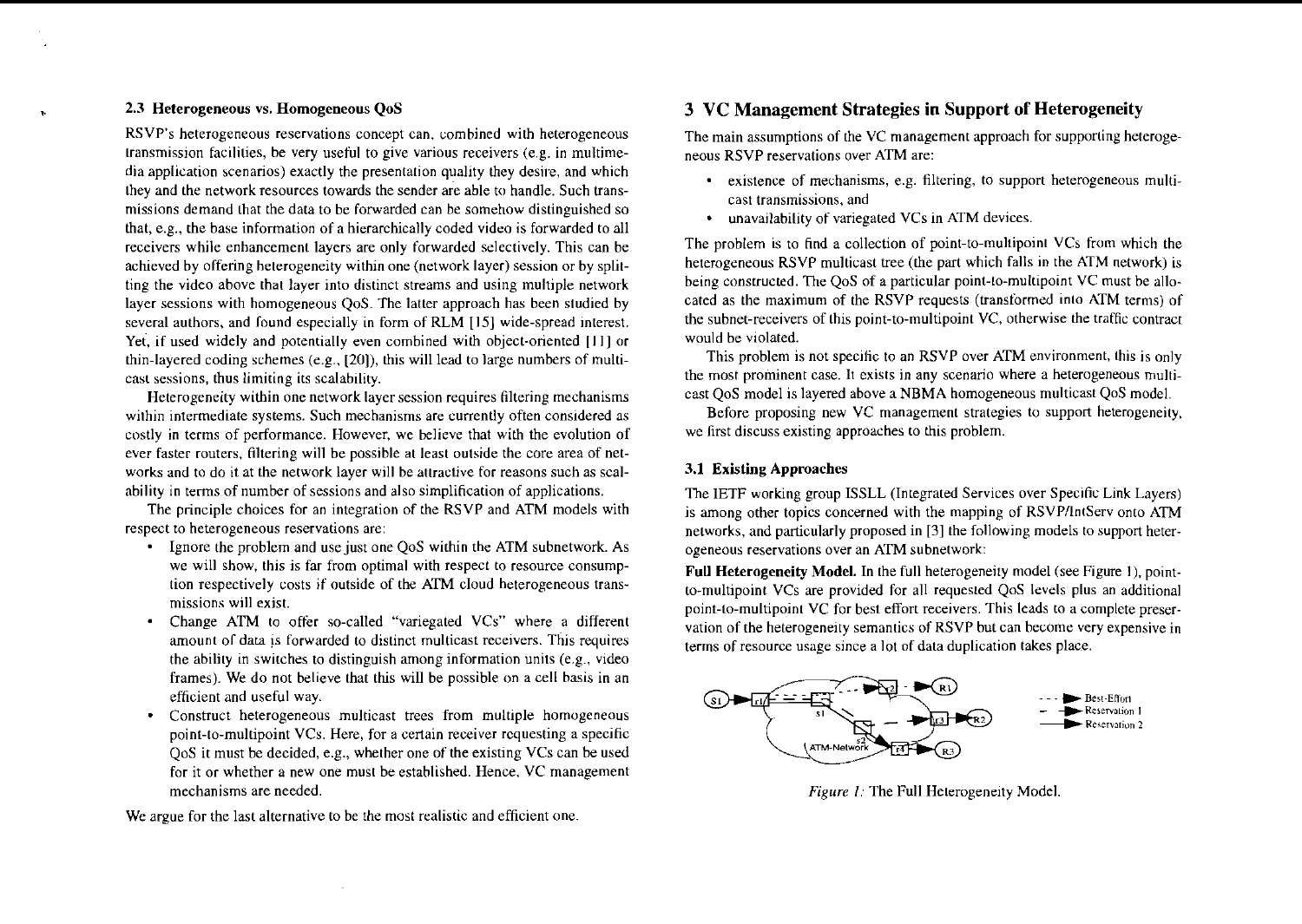Limited Heterogeneity Model. In the limited heterogeneity model (see Figure **2),** one point-to-multipoint VC is provided for QoS receivers while another point-10-multipoint VC is provided for hest-effori receivers. Hcre, we assumed that reservation 2 is larger than reservation 1



*Figure* 2: The Limited Heterogeneiiy Model.

A design question of this model is whether the best-effort VC is provided for all sessions together or one per session. The limited heterogeneity model strongly restricts RSVP's heterogeneity model to simply the differentiation of QoS and best-effort receivers. A further problem is that a single high QoS request can avoid the setup of a QoS VC.

Homogeneous Model. In the homogeneous model solely one point-to-multipoint QoS VC is provided for all receivers including the best-effort receivers. The QoS VC is dimensioned with the maximum QoS being requested. This model is very simple to implement and saves VC space in comparison to the full heierogcneity model, but may waste a lot of bandwidth if the resource requests arc very different. A further prohlem is that a hest-effort receiver may be denied service due to a large RSVP request that prevents the setup of a branch from the existing point-to-multipoint VC to thai receiver. This is unacceptahle to IntServ's philosophy of always supporting best-effort receivers. The modified homogeneous model takes that inlo account.

Modified Homogeneous Model. 7hc modified homogeneous model hehaves like the homogeneous model, hut if hest-effort receivers exist and if these cannot be added to the QoS VC, a special handling takes place to setup a best-effort VC to serve Lhese. Thus it is very similar to the limited heterogeneity model. However, since the best-effort VC is only setup as a special case it is a little bit more cfficient than the limited heterogeneity model with regard to VC consumption. On thc other hand, it may he argued that best-effort VCs will he needed all the time. at least in the hackhone, and thus it might be cheaper to leave the best-erfort VCs Open all the time, i.c., lo usc the limited heterogeneity model.

Another, quite different architecture for mapping RSVPlIntServ over ATM is proposed in 1161. With respect to heterogeneity support the authors introduce the:

**Quantized Heterogeneity Model:** This model represents a compromise between the full heterogeneity model and the limited heterogeneity model, by supporting a limited number of OoS levels, including the best-effort class, for each RSVP multicast session. Each QoS level maps into one point-to-multipoint VC.

While this proposal is an improvement over the very rigid models proposed by ISSLL. it says nothing about how to alIocate the supported QoS levels for a RSVP multicast session. That means the concrete VC management decisions are left Open to the implementor of an edge device (or rather the so-called Multicast Integration Server (MIS) in this architecture, for details sec [81). How to make these decisions in an efficient manner is exactly what we will deal with in the rest of this section.

#### **3.2** Administrative Location of the Edge Device

In Figure **3** the hasic network configuraiion when overlaying RSVPlIntServ over an ATM suhnetwork is illustrated. Hcre, difterent administrative locations or the so-called edge devices (also called subnet-sender/receiver, virtual source/destination) are distinguished.



Figure 3: Different Types of Edge Devices.

Let us suppose that each of the networks is operated by a different provider. We can distinguish two cases:

*I*. The edge device is on the premises of the IP network provider (which is an ATM services customer of the ATM network provider), as e.g. for IP network provider I and **3.** In this case, the edge device will make its VC management decisions depending mainly on the ATM tariffs offered by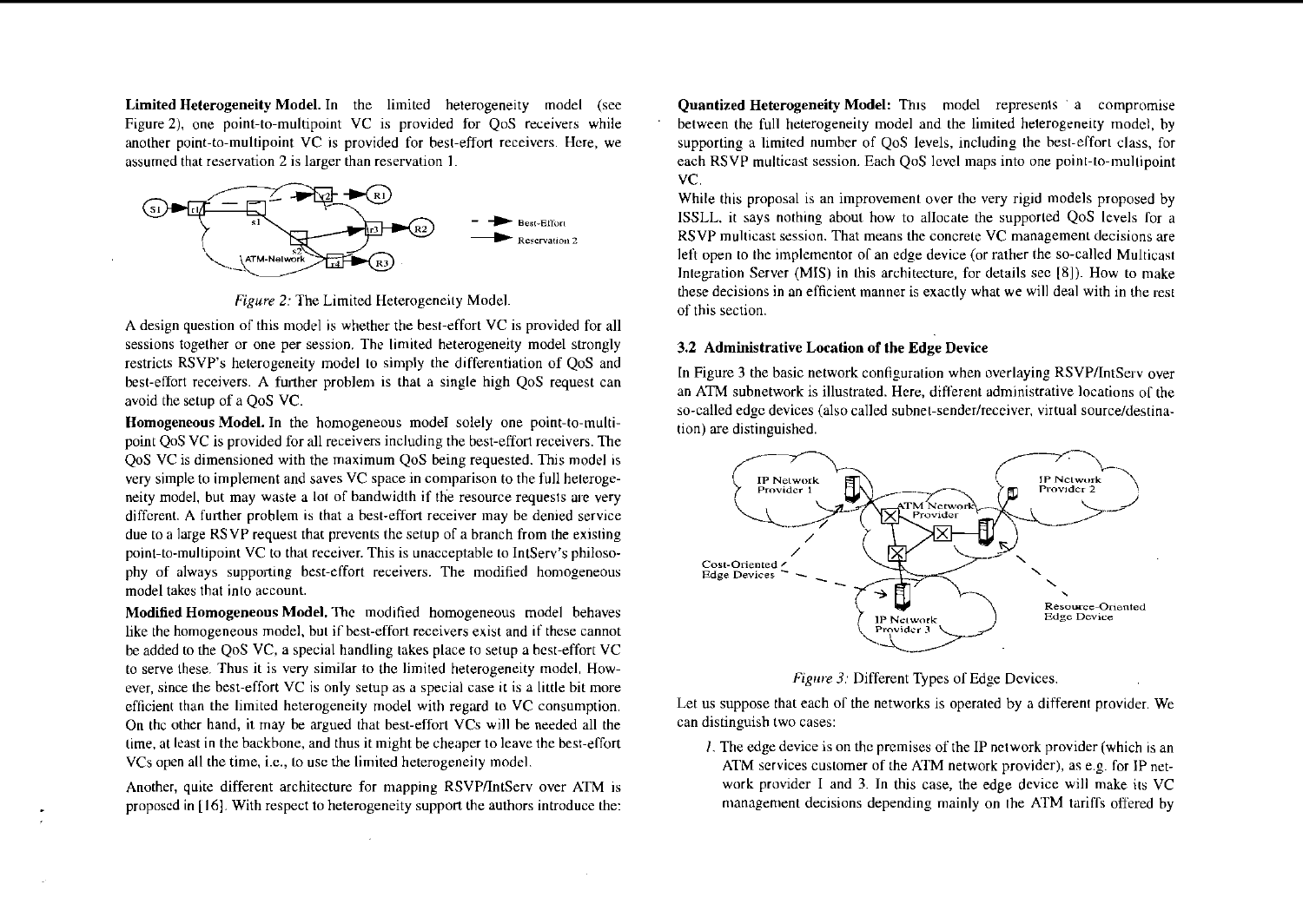the ATM network provider. Therefore. we call it a *cost-oriented edge device.* 

 $\mathcal{A}^{\prime}$ 

**2.** The edge device is on the premises of the ATM network (which is now offering RSVPflP services to its customer, the IP network provider), as e.g. for IP network provider 2. Here, the edge device will try to minimize the resource consumption when taking decisions for VC management. Thus we call it *resource-oriented edge device.* 

If, for example, IP network provider 1 and the ATM network provider would be the same administrative entity, then we would have the same situation as for case **2,** i.e., a resource-oriented edge device.

While the ATM tariffs are the most important criterion for assessment of different alternatives for VC management decisions in case 1, the local resources consumed by a VC management strategy should also be taken into consideration, but rather as a constraint than an optimization criterion.

In most cases, prices will probably correlate positively with resource consumption, however, they will for several reasons not be related directly to them or in a much coarser granularity. Therefore, from a global perspective, case 2 is potentially a "hetter" configuration. hecause it will tend to use resources more efficiently than case **1.** except if prices are a very accurate representarion of the actual resource consumption. It is difiicult to judge today, which configuration will be more likely. While telecommunication providers try to provide more value-added services and would thus he interested to operate the edge device, Internet service providers increasingly tend to use their own backbones instead of leasing lines from telecommunication providers, so that the edge device and the ATM network would be on the same premises.

In the VC management algorithms below it is ensured that subnet-receivers get at least the QoS they requested, but may even get better service and must thus he prepared to cope with additional data. If some of them cannot cope with the additional data then these restrictions have to be incorporated as additional constraints into the VC management strategies.

#### **3.3** VC Management for Cost-Oriented Edge Devices

We will start considering the problem of supporting heterogeneity over an ATM subnetwork by VC management strategies for the case of a cost-oriented edgedevice.

#### **3.3.1** Static Case

In the static case, it is assumed that all receivers and their rcquesls are known and that nothing changes throughout the session. While this is an idealistic view, the dynamic case discussed later can make use of the algorithnis for the static case, since it can be viewed as a concatenation of static intervals. Let us start with a formal problem statement.

#### Problem Statement

Assume we have N different resource requests/RESV messages arriving at the ingress edge device.

Suppose the receivers are ordered by the size of their QoS request (if that is rcasonably possible, e.g. by regarding only their bandwidth requirements) and denote them from I to N, i.e., 1 is the highest and N the lowest request.

Call R the set of all receivers,  $R = \{1, \ldots, N\}$ .

Let

 $f(S,q) = \text{costs}$  for a point-to-multipoint VC from the subnet-sender to all  $r \in S$ with QoS q;

$$
c(S) = f(S, q(\min S))
$$
 for  $S \subseteq R$ ;

Call  $p = {R_1,...,R_n}$  a partition of R, if  $R_1 \cup ... \cup R_n = R$  and  $\forall i,j$ :  $R_i \cap R_i = \emptyset$ . Thus, the problem is:

find p of R such that  $\sum_{i=1}^{\infty} c(R_i)$  is minimized.

Note that  $p = \{R\}$  is the homogeneous model, while  $p = \{\{1\},..., \{N\}\}\$ is the full heterogeneity model.

To assess how difficult it is to find a cost-optimal p, consider the size of the partition space,  $S_p(N)$ :

$$
|S_P(N)| = \begin{cases} \sum_{k=0}^{N-1} {N-1 \choose k} |S_P(N-k-1)| & \text{if } N > 1 \\ 1 & \text{if } N = 0, 1 \end{cases}
$$

This recursive formula can he explained by the observation that all partitions can be viewed as having receiver I and a k-elementary subset of the remaining (N-I) receivers as one point-to-multipoint VC and for the remaining point-to-multipoint VCs of the (N-k-1) receivers we have  $|S_n(N-k-1)|$  alternatives (per definition). In Table 1 some example values of  $|S_n(N)|$  are given.

It is obvious that for a high number of different reservation requests the partition space becomes too large tobe searched exhaustively, while for smaller num-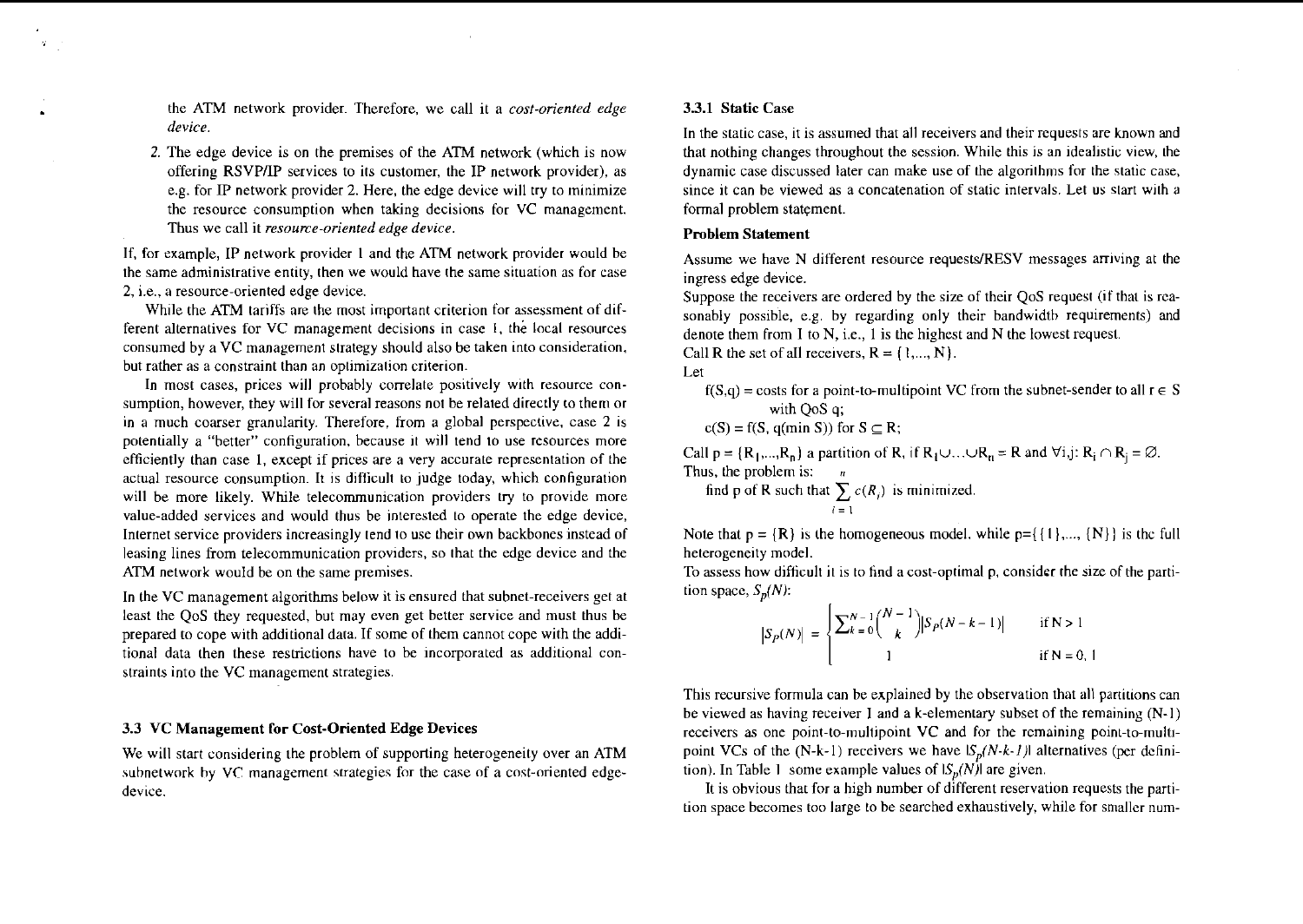bers this should still be possible. Keep in mind that N is the number of different rescrvation requests which should be bounded by the number of scaling levels the data transmission system is able to support (ignoring the possibility that receivers rcserve different QoS levels even without a filtering support by the data transmission sysiern, since they may accept that some of their traffic is degraded to besteffort).

#### **Ways to Search the Partition Space**

For larger N, the question is whether and how a search in the partition space can be kepi feasible taking into account that the system must provide short response times (flow setup times are also a  $\cos$  issue). There are potentially two alternatives to achieve this:

- $\bullet$  giving up the search for the optimal solution and just looking for a "good" solution using a heuristic to search the partition space, or,
- showing that some paris of the partition space can be excluded from the search either because it is impossible to find the global minimum there, or it is at least unlikely (using a heuristic to limit the reasonable partition spacc). In the following, we describe an approach for that.

For large N (take e.g. N=15, then one obtains  $|S_n(15)| = 1,382,938,768$  possible partitions) even a combination of these two techniques might be necessary.

# **Limiting the Search Space**

**An** example how the characteristics of the price funciion can simplify the prohlem by allowing to limit the scarch on a sub-space of the complete partition space (without giving up the search for the optimum) is given by:

**Theorem 1:** If the price function f is subject to

 $f(S \cup r, q) - f(S, q) = K(q) \,\forall r \in R$ ,  $S \subset R$ ,  $S \neq \emptyset \land K(q)$  strictly increasing in q

then the cost-optimal partition  $p^{opt}$  is an "ordered partition" (see definition below).

The proof of Theorcm 1 can be found in the appendix.

**Definition:** The partition  $p = (R_1, ..., R_n)$  is called ordered if for all R<sub>i</sub> and any k,l  $\in$  R<sub>i</sub> with k < I, it applies that k+1,...,1-1 are also  $\in$  R<sub>i</sub>.

The above shows that under the assumptions being made it is possible to restrict ihe search on the sub-spacc of ordered partitions, which gives a considerablc reduction on ihe numbcr of candidates for the optimal solution. The assumption about the price function essentially mcans that the price of adding a receiver to an existing VC is not dependent on the particular receiver to be added or the already

existing point-to-multipoint **VC.** Howcver, it is depending on the QoS of that poinl-to-multipoint **VC** in a positively correlated manncr, 1.e. for a higher QoS it **is** morc cxpensive to add a receivcr io an existing poini-to-multipoint **VC.** It rnay be arguable whether real price functions actually conform to the prerequisite of Theorem 1 or not. The point is that if they do, the search can be restricted to ordered partitions.

The sub-space of ordered partitions,  $S_{\alpha P}(N)$ , is considerably smaller than the complete partition space:

$$
S_{\rho P}(N) = \sum_{k=1}^{N} A(N, k)
$$

where A(N,k) is the number of partitions with  $n = k$  (with n as the number of point-to-multipoint **VCS** as defined above) and is detined **is** follows

$$
A(N,k) = \begin{cases} \sum_{i=1}^{N-k+1} A(N-i,k-1) & \text{if } 1 < k < N \\ 1 & \text{if } k = 1, N \end{cases}
$$

Actually. it turns out thai (see appendix for proof):

**Theorem 2:**  $|S_{op}(N)| = 2^{N-1}$ .

The actual sizes of the complete partition space and the ordered partition space are given in Table 1

|                   |   | 4 | 5 |       |    |     |     | 10  | 15                                                       |
|-------------------|---|---|---|-------|----|-----|-----|-----|----------------------------------------------------------|
| $ S_P(N) $        | 5 |   |   |       |    |     |     |     | 15   52   203   877   4140   21147   115975   1382938768 |
| $ S_{\rho P}(N) $ | 4 | 8 |   | 16 32 | 64 | 128 | 256 | 512 | 16384                                                    |

### **Table 1: Growth of the Complete Partition Space and of the Ordered Partition Space.**

Even if **n** pricc function does not conform to the prerequisite in Theorem 1, then it is probably still very reasonable for larger N to only explore the ordered partition space, where at least some "good" solutions should be found. However, optimality can no Ionger be guaranteed. It depends on the actual form of the pricc function how far the actual optimum may be away from the optimum within the ordered partition spacc. Our conjecture is that for realistic price functions it should not deviate too much, yet more work on the topology of cost functions over the partition space would be needed to prove this quantitatively.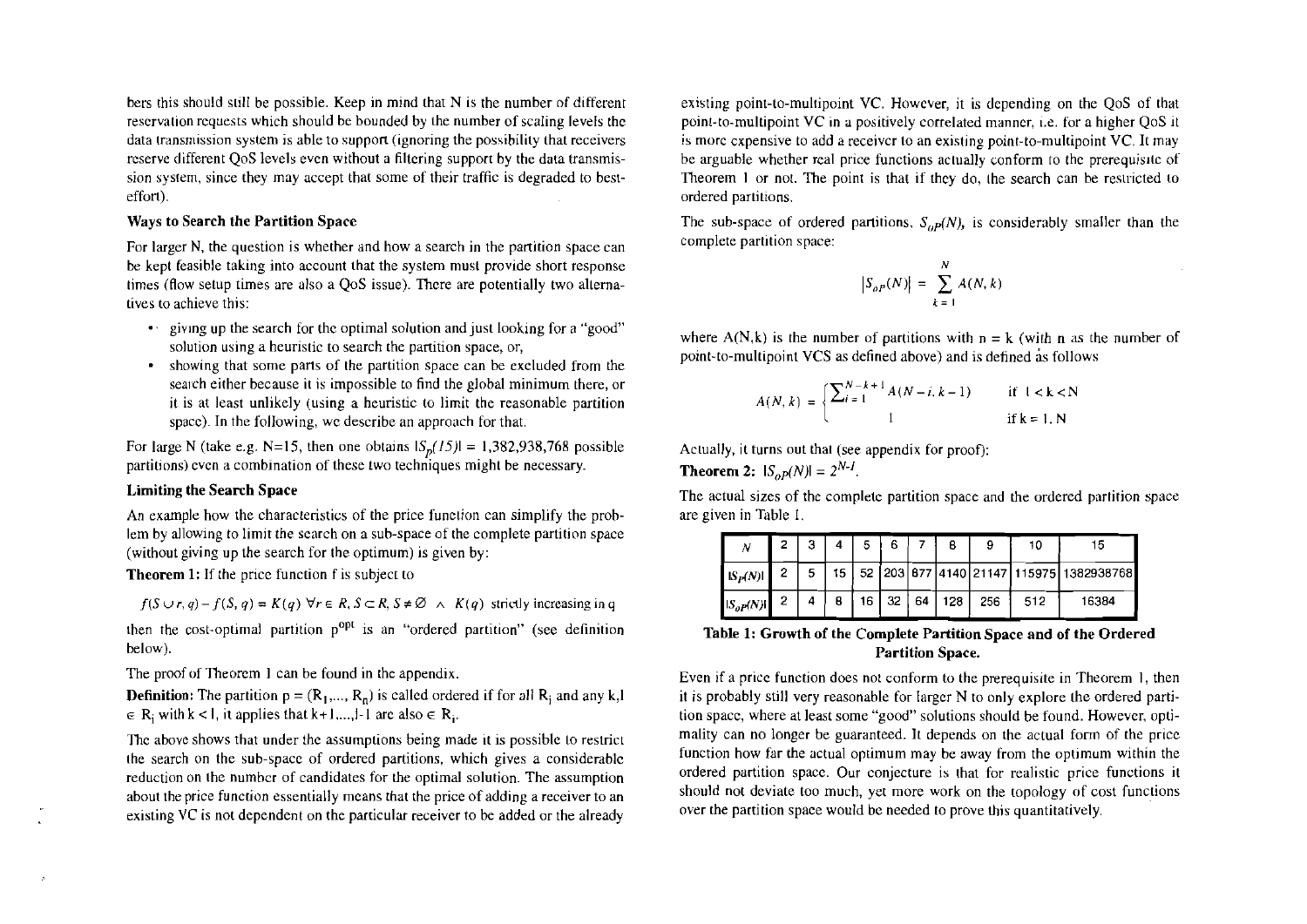One may argue that even the ordered partition space is too large for higher values of N. In that case heuristic search methods on the ordered partition space would he needed. (In the section on resource oricnted edge devices we present such a heuristic which can easily be adjusted for a cost-oriented edge device).

#### **3.3.2 Dynamic Case**

Now we take a dynamic view on the problem and invcstigate VC managcment strategies when the set of different receivers is changing in time, i.e., instead of R we now have  $R^t$  with discrete time steps t=0,1,2....Thus we can view the search for the cost-optimal partitions of  $R<sup>t</sup>$  as a series of static case problems, which however have a certain relationship. This observation leads to the idea of reusing the approaches for the static case, where the crucial quesiion is how to take the relationship between the series of static problems into account.

A straightforward, but compute-intensive algorithm could be to always recompute the statically optimal partition and then make the minimally necessary changes to the current partition to transform it into the new one.

Besides its high computational complexity this algorithm may potentially produce a lot of changes in the membership of receivers because it does neglect the relationship between successive  $R<sup>t</sup>$ . Such changes of receivers from one point-to-multi-point VC to the other produce costs, which should be incorporated into the decision process, i.e., we need to mintmize a transformed cost function:

*min.*  $c^*(p) = c(p) + t(p^{old}, p)$ 

where

 $t(p^{old}, p)$  are the costs of transforming the existing partition  $p^{old}$  into the partition p.

Both algoriihms have the same complexity in principle, but the transformed cost function  $c^*$  will likely be amenable to a local search in the neighborhood of the existing partition, since partitions far "apart" in the partition space get a high penalty from the transformation costs t.

**A** simple idea for such a local search could he to always try all incremental "adds", i.e. either adding the new (or modified) receiver 10 an existing point-tomulti-point VC or setting up a new VC for that receiver, and take the one that minimizes  $c^*$ .

However, it must be realized that after a certain number of time steps this algorithm might deviate considerably from the optimum VC management strategy. Therefore, an improvement may be to compute the statically optimal partition from time to time and comparc it to the current partition with respect to the original cost function c. If it deviates too much, a substantial reorganization of the partition may pay off in the long term, even if  $c^*$  is higher at the moment. The idea of this approach is to use the optimal VC management strategy from the static case as a corrective measure for the dynamic case.

What is missing from all these considerations for cost-oriented edge devices is the local resource consumption at the edge device. This will be higher for stralegies consuming more VCs and should thus be taken into account as

$$
\bar{c}(p) = \sum_{i=1}^{n} c(R_i) + C(n)
$$

where  $C(n)$  represents the local resource consumption for managing n point-tomultipoint VCs.

This is however difficult since the two terms are incommensurable and the addition is thus not easily possible (it would require a translation of local resource consumption into monetary costs). Therefore, we propose to either assume that the VC management at the edge is not a bottleneck (i.e. the edge device is dimensioned so that it is powerful enough to manage very large numbers of VCs). or to incorporate its limitations as a constraint into the search. An example could be to require for all partitions  $p = \{R_1, ..., R_n\}$ , that, e.g.,  $n < 6$ , or a similar possibly more sophisticated condition.

#### 3.4 VC **Management for Resouree-Oriented Edge Devices**

Now we will consider the case where the edge device is operated as part of the ATM network and thus manages its VCs with the objective of minimizing the resource consumption inside the ATM network. Resources inside the ATM network can be viewed on different abstraction levels, with the lower levels containing details like internal buffers of the ATM switches, switching fahrics. control processors, etc. For our purposes it is however necessary to look at higher abstraction levels of the resources of an ATM neiwork in order to keep the complexity of the problem manageable. Thus, thc resources we take into consideration are:

- bandwidth of links between ATM switches or ATM switches and edgc devices, and/or
- VC processing at switches and edge devices.

At first, we consider again the static case, before taking into account the dynamic nature of the prohlem following the same rationale as for cost-oriented edge devices.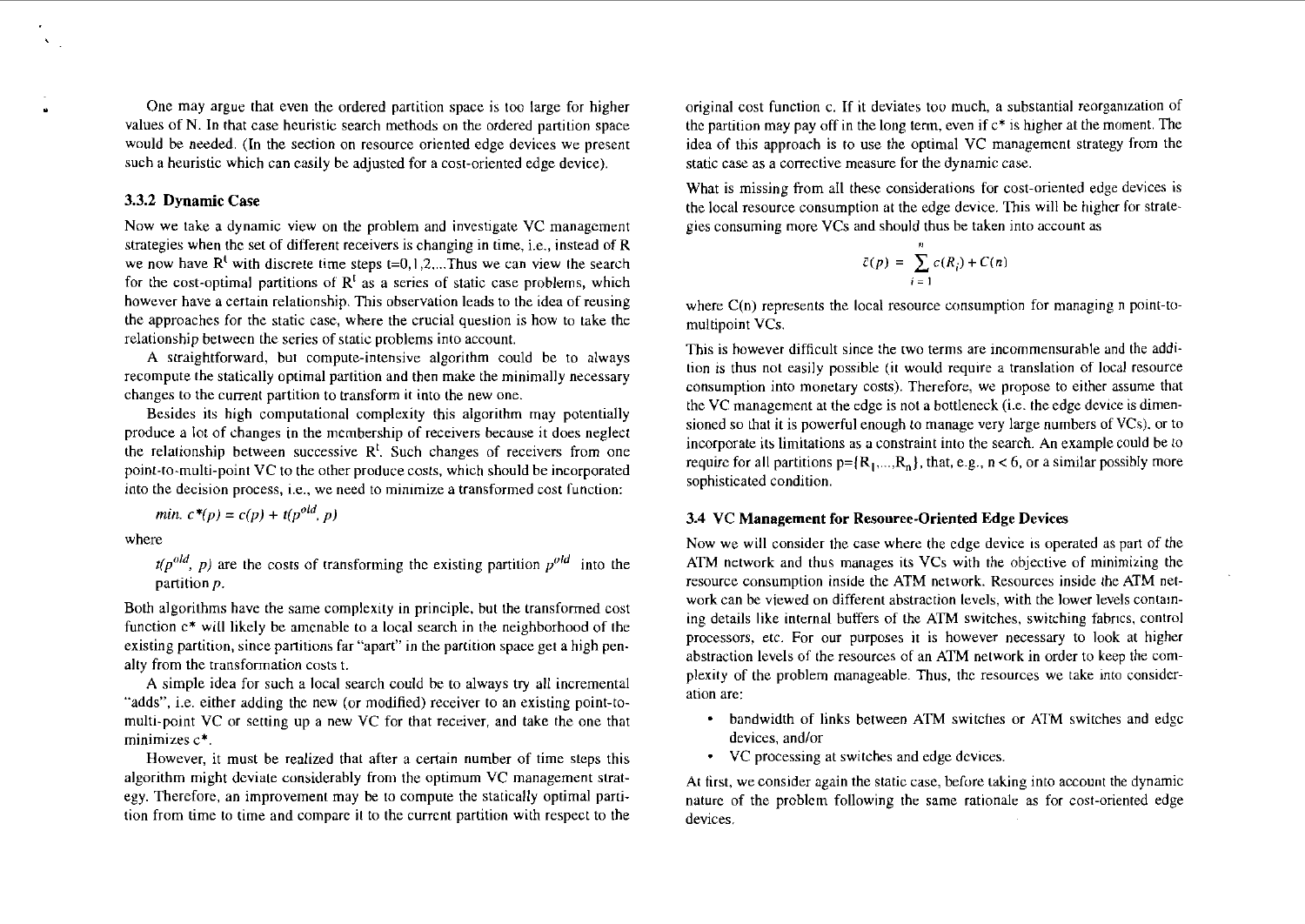#### **3.4.1 Static Case**

The situation is actually very similar to that of cost-oriented edge devices with the difference that resource consumption is taken as a substitute for the cost function. If resource consumption can be expressed as a single valued function then, more or less, the same considerations apply as for a cost-oriented edge device, alihough it is very unlikely that assumptions like ihat of Theorem 1 will apply for resource consumption functions, since these functions will be much more complex due to their topology-dependence. Moreover, if we really Want to make use of the further information that is available to a resource-orienied edge device (e.g. by taking part in the PNNI protocol or by static configuration), then different resources must be taken into account, which again raises the incommensurability probleni. Now we can eiiher ireat ii as a multi-criteria decision making problem or wc try to find a translation and a weighting between the different criteria. As mentioncd above, wc will restrict our considerations to the abstract resources link bandwidth and VC processing in order to alleviate such complexities.

At first, let us even assume that only link bandwidth is taken into account. A grcedy algorithm that always picks the locally best decision and operates on the sub-space of ordered partitions would be the following:

```
k = 1;
V = R;
WHILE (V NOT empty) DO
  R[k] = min V;V = V - \{min V\};L' = INFINITEWHILE (V NOT empty) AND (L < L') DO
     H = union(R[k], (min V));L = 1ink bandwidth consumption of H;
     L' = 1ink bandwidth consumption of R[k] +
           link bandwidth consumption of {min V]; 
     IF (L \leq L')R[k] = H;V = V - \{min V\};
  k++;
```
With link bandwidth consumption of a set of receivers we mean the sum of bandwidth consumptions per link for the point-to-multipoini VC which would be built from the edge device to ihe subnet-receivers, while the rcst of the nolation is analogous to the definitions in the section on cost-oriented edge devices (with V and H as auxiliary sets of subnet-receivers).

The heuristic that is essentially applied by that greedy algorithm is to group together adjacent requests, where adjacency is defined with respect to topology

and resource requirements. This is due to the observation that it will make little sense to have very different (with rcspcct to their reservations) receivcrs in the same point-to-multipoint  $VC$  if they are far apart from each other, because that would waste a lot of bandwidth for the part of the point-to-multipoint VC that is unique to a receiver with low resource requiremcnls.



Figure 4: Example Network.

To show what results can be achieved wich that simple algorithm consider the example network in Figure 4. which represents a model of the topology of the NSF backbone as of 1995 [13]. Here, circles are ATM switches and boxes are edge devices, which either act as subnet-sender or subnet-receivers. Lct us suppose that the following reservations have been issued by the subnet-receivers:

 $R1 = 10$  Mb/s,  $R2 = 8$  Mb/s,  $R3 = 4.5$  Mb/s,  $R4 = 3$  Mb/s and  $R5 = 2$  Mb/s.

Applying thc algorithm to the example netwoik gives the partition  $GA={R1,R2}, {R3,R4}, {R5}$  with  $L(GA)=118$  as the sum of link bandwidth consumption of the three point-to-multipoint VCs (using Steiner trees). Compare this to the full heterogeneity model.  $FH=\{R1\}$ ,...; $\{RS\}\}$ , with  $L(FH)=129$ , or the homogeneous model,  $H=\{\{R1,...,R5\}\}\$ , with  $L(H)=180$ . So, H consumes about 50% morr bandwidth inside the ATM network than R. Actually (as a total enumeration shows), GA is the optimal partition (with respect to link bandwidth consumption). Interestingly, if VC consumption is taken into account ihen FH is dominated by GA, i.e., it is worse with respect to both. link bandwidth consumption and VC usage. This is cerlainly not the case for H, hui the saved bandwidth will probably still be a major point for choosing GA.

The greedy algorithm, of course, does not guarantee an optimal solution. Consider for example that now R3=SMb/s, and everything else unchanged. Then the algorithm gives  $GA = \{R1, R2, R3\}$ ,  $\{R4\}, \{R5\}$  with  $L(GA) = 130$ , but the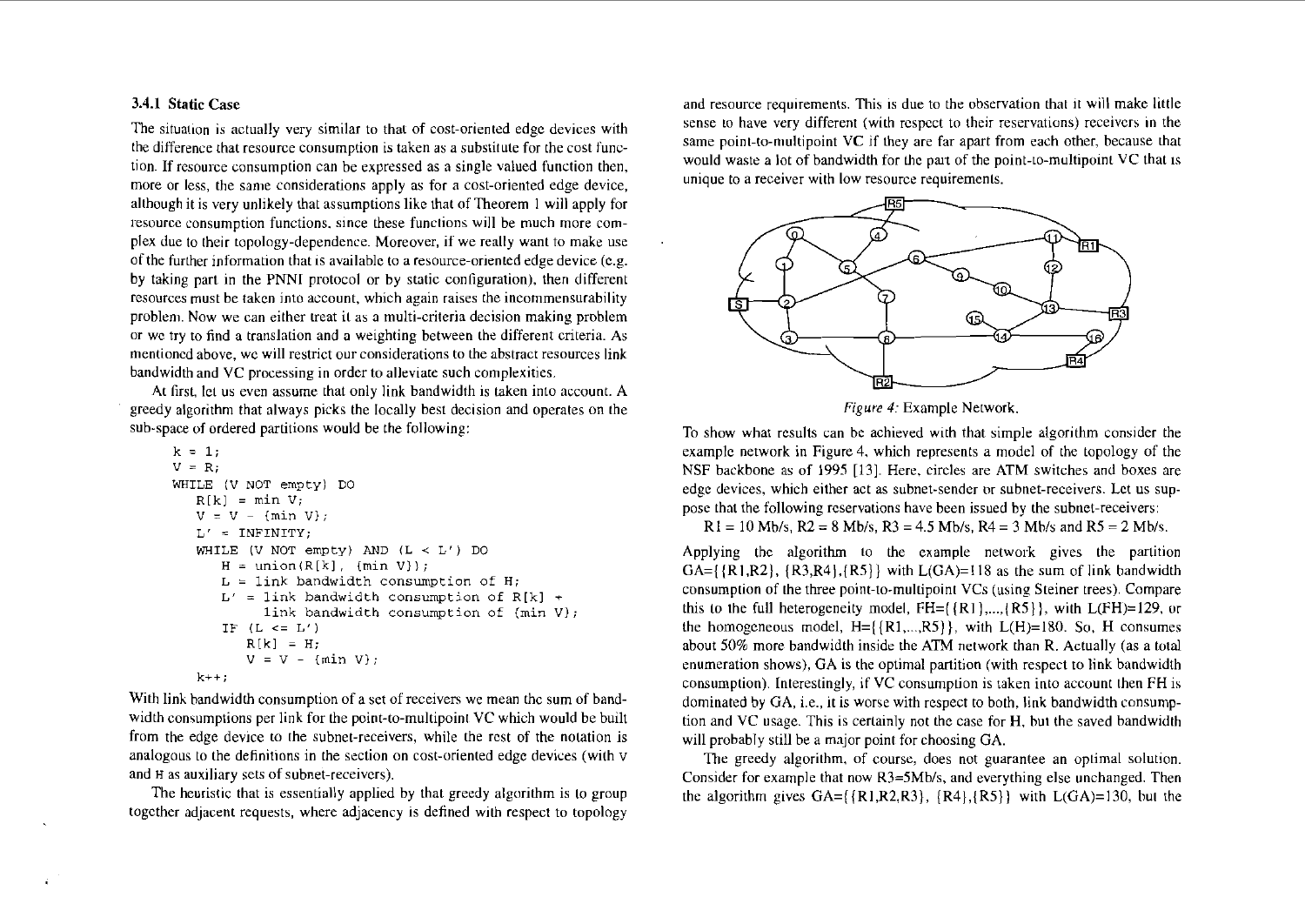optimal partition  $O = \{ (R1, R2), (R3, R4), (R5) \}$  has  $L(O) = 122$  (L(FH) = 132 and  $L(H)=183$  for this configuration).

While for these examples only ordered partitions were optimal, it should be noted that this is not necessarily the case as the simple example in Figure 5 shows:



Figure **5:** Example of an Unordered Optimal Partition.

Suppose that:  $R1 = 9$  Mb/s,  $R2 = 5.5$  Mb/s and  $R3 = 3$  Mb/s.

Then the algorithm gives  $GA=[R1], [R2], [R3]$  with  $L(GA)=64.5$ , while the optimal partition is  $O = \{ R1, R3\}, R2\}$  with  $L(O)=61, 5$  (L(FH=GA) = 64.5,  $L(H) = 63$ ).

We have discussed above how to take into account the VC processing resource in principle. For the greedy algorithm there is a straightforward extension in order to incorporate the additional criteria into the construction of a "good" partition. This would be to change the IF statement at the end of the inner loop into:<br> **IF**  $(L \leq L' + \text{delta})$  // **saves**  $VCs$ 

where delta would have to be chosen reasonably in order to force the construction of larger point-to-multipoint VCs with respect to number of memhers. It is certainly not obvious how to choose delta, so further study of that parameter is needed.

#### **3.4.2** Dynamic Case

The results for cost-oriented edge devices when considering the dynamic case are directly applicable to resource-oriented edge devices as weIl. Again the dynamic problem can be regarded as a series of static problems, whereby the current partition should somehow be taken into account when reaciing to changes and building a new partition.

A particular issue for resource-oriented edge devices when considering the dynamic case is the dynamics of cxisting reservations. While the changes due to these dynamics can be treated just like a new receiver joining the session wiih the modified reservation and the existing receiver leaving it, these actions should be minimized since they are either leading to temporary double reservations in the

ATM network or to service interruptions for ihe receivers depending on the order of joining and leaving (presumably only joining before leaving is a commercially feasible option). The dynamics due io modified reservations are affected hy ihe VC management strategy for heterogeneity support in the following way: they will be more probable for a fine-grained partition (larger n) than for a coarsegrained partition (smaller n).

## **4 Implementation Aspects: RSVP's Traffic Control Interface**

When considering the implementation of some of the above or any other VC management strategies in support of heterogeneity over an ATM subnctwork. RSVP's Traffic Control Interface (TCI) and the relevant part of the protocol message processing rules as specified in ([7].[6]) must be made more flexible than they are (this does not violate ihcse standards, because these parts are only informationai). Currently, RSVP merges all downstream requests and thcn hands the merged reservations to the traffic control module via the TCI. This leads to two problems if operating over ATM, or in general, a NBMA subnetwork with capabilities for multipoint communication:

- potential for not recognizing new receivers,
- solely support for the homogeneous QoS model.

These problems are already realized in [7], where it is conceded that the proposed TC1 is only suitable if data replication takcs place in the IP layer or the network (i.e. a broadcast network), but not in the link-layer as would be the case for Am. Here, different downstream requests should not necessarily be mcrged before being passed to the traffic control procedures.

A new general interface is needed thar supports both. broadcast networks and NBMA networks, where the replication can also take place in intcrmediatc nodes (e.g. ATM switches) of the NBMA subnet. Only such modifications will allow for heterogeneity support over an ATM network, i.e. different VCs for different QoS rcceivers. However, even without taking into account hcrerogeneity support. there is a need for a modification of the TCI and the message processing rules due to the different nature of NBMA networks.

If a reservation rcquest is received from a new next hop in the ATM network that is lower than an existing reservation for the session, then according to the currently proposed processing rules no actions will be taken, since it is assumed that all the next hops within the same outgoing interface will reccive the same data packcts. That is of Course not the case for an NBMA network Iike ATM, and some actions must be taken to add this new receiver to the existing point-to-multipoint VC. The Same situation arises when **a** receiver tears down its icservation.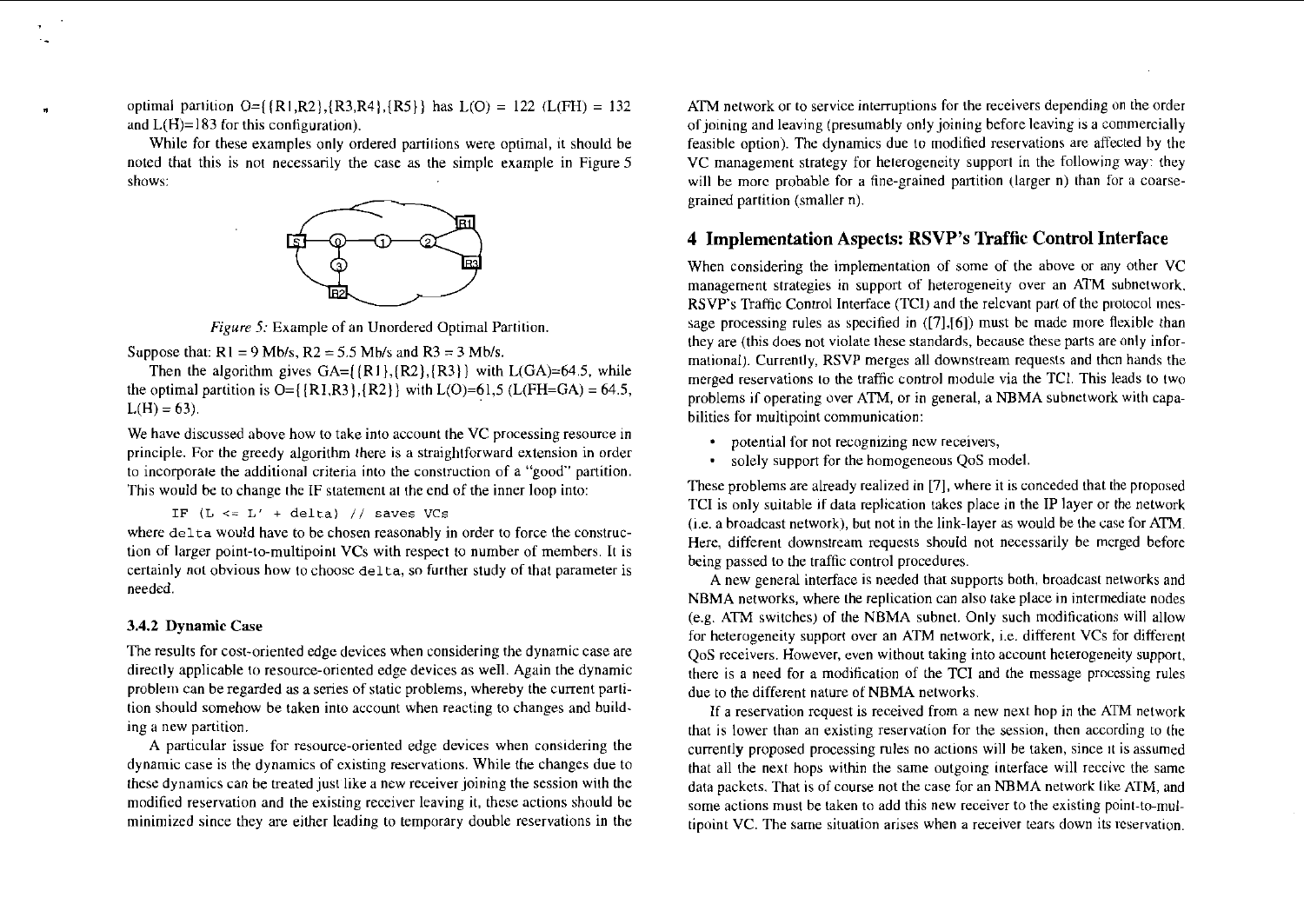If the LUB (least upper hound) of the other reservdtions does not change, nothing will be done with the current processing rules. However, the receiver must be deleted from the point-to-multipoint VC.

The problem with the current message processing rules and TC1 is that, since they are based upon broadcast mediums, they do not allow any heterogeneity within a single flow and an outgoing interface. This is due to the fact that broad-Cast networks do not allow for heterogeneity of the transmission anyway. That is the reason why the LUB of the ieservations requested for that interface is computed, thus making downstream merging.

A VC management strategy that supports heterogeneity does not need this downstream merging, or at least, no downstream merging of all the next hops in the interface. A more flexible scheme is necessary, that permits different "Merging Groups" within a certain interface. This general niodel includes the current model, if all next hops are considered as one merging group. A *Merging Group* (MG) is defined as the group of next hops with the same outgoing interface. whose reservation requests for a certain flow should be merged downstream, in order io estahlish a reservation (Figure 6).



*Figure* 6: Merging Groups.

For a sinzle flow and outgoing interface, there may be several MGs. The two extreme cases are:

- *a*) Only one MG: This is the case when no heterogeneity is allowed within the interface. Examples of this situation are:
	- the homogeneous model when implementing RSVP over ATM,
	- $\cdot$  the underlying network technology is broadcast (e.g. Ethernet).
- b) As many MGs as next hops: this would be the case if each of the next hops requires a dedicated reservation. Example applications of this are:
- NBMA networks which do not allow point-to-multipoint connections, and therefore, a point-to-point connection is needed for each of the receivers,
- the full heterogeneity model when implementing RSVP over ATM.

The most interesting options of this model from our point of view are the intermediate points between these two cases, where we allow a certain degree of downstream merging, so that it is possible to take advantage of the VC management strategies for heterogeneity support. The TC1 and the mcssage processing rules should be independent of the number of MGs for a specific flow and the decision of including one next hop into a group or another should be taken by the traffic control module and not as part of the RSVP message processing. For detaiis on how RSVP's TC1 and iis message processing rules need to be modified to allow for VC management strategies in support of heterogeneity, see  $[17]$ .

# **5 Summary and Conclusion**

In this paper we presented approaches to the efficient solution of one of the difficult problems when mapping RSVP onto ATM subnetworks, namely the problem of providing heterogeneous reservaiions across an ATM subnetwork. Since ATM only provides homogeneous QoS within one connection. we argued for using several ATM VCs to provide different levels of QoS for subnet-receivers that requested different resources. The managernent ol several VCs per RSVP session gives a large number of possible strategies. We introduced some algorithms which try to minimize costs respectively resource consumption depending on the administrative location of the IPIATM edge device. Furtherrnore, we discussed briefly how the RSVP TC1 and the RSVP message processing should be extended/generalized in order to support heterogeneity over an NBMA network like ATM.

It can be concluded that if heterogeneity turns out to be an interesting feature of a reservation mechanism on the network layer, rhen different alternatives for "emulating" heterogeneity over an ATM network can vary considerably with respect to their resource consumption and costs. Thus it will he commcrcially attractive to choose a "good" alternative (preferably the optimal one, if it can be determined).

This paper studied only one of the problems of mapping RSVPlIntServ onto ATM and proposed solutions for this – much remains to be done. As pointed out in Section 2, here are several other difficult problem areas. For funher work in the direction of supporting heterogeneity over an ATM network via VC management strategies, it will be interesting to evaluate more quantitatively the clfect of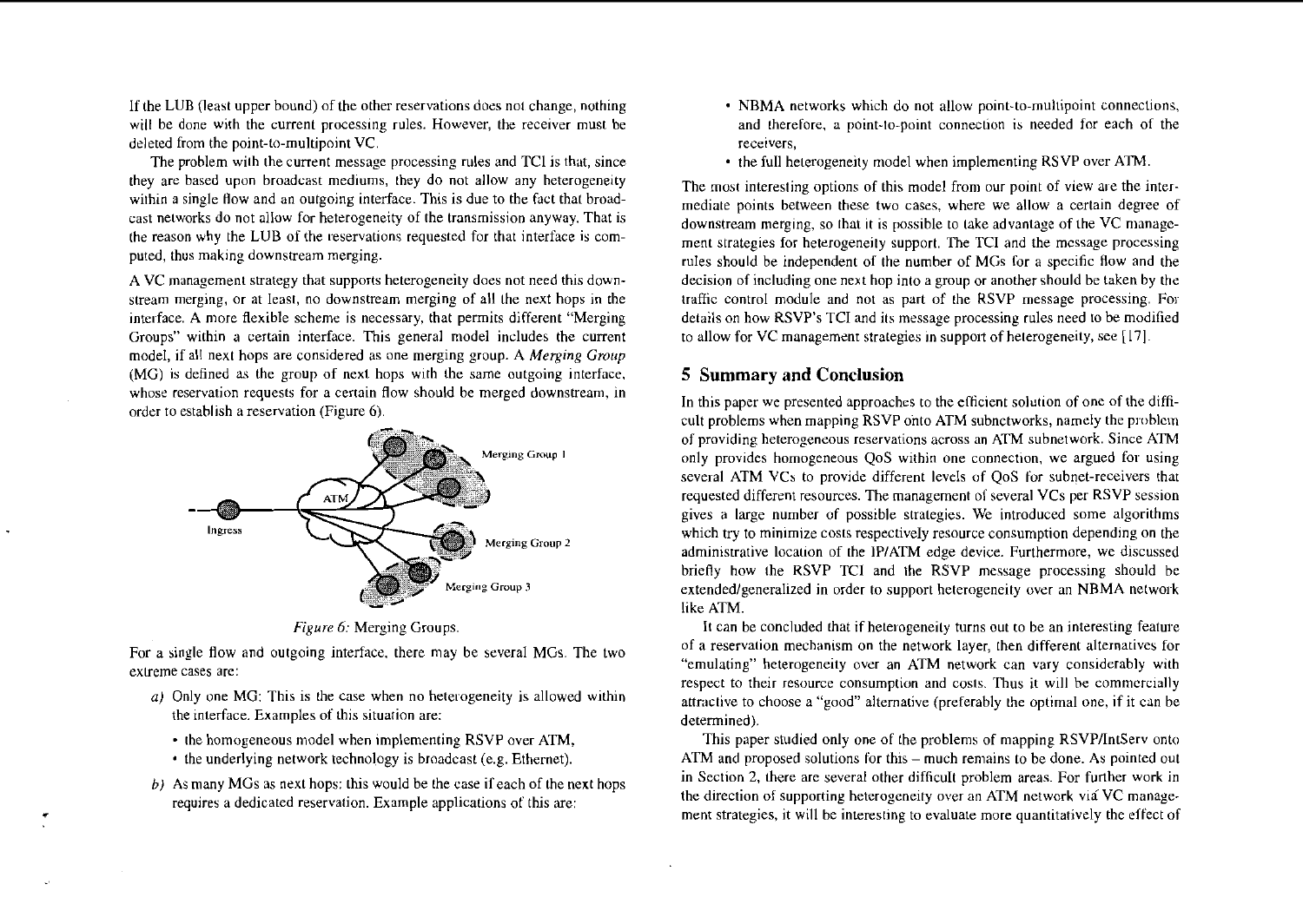different cost/resource consumption functions, different topologies, and different [15] S. McCanne, V. Jacobson, and M. Vetterli. Receiver-driven Layered combinations of heterogeneous reservations and how much can be gaine combinations of heterogeneous reservations and how much can be gained by using an "intelligent" VC management strategy. The same of the strategy and D. Witaszek. Supporting IP

 $\mathbf{h}_\mathbf{r}$ 

- $[1]$ ATM Forum Technical Commitee: Traffic Management (TM) Specification 4.0, April 1996.
- ATM Forum Technical Committee: Private Network-Node Interface  $\lceil 2 \rceil$ (PNNI) Signalling Specificaiion, March 1996.
- L. Berger, E. Crawley, S. Berson, F. Baker, M. Borden, and J. Krawczyk.  $[3]$ A Frarnework for Integrated Services with RSVP over ATM, August 1998. RFC 2382.
- D. Black, S. Blake, M. Carlson, E. Davies, Z. Wang, and W. Weiss. An  $[4]$ Architecture for Differentiated Services. December 1998. RFC 2474.
- R. Braden, D. Clark, and S. Shenker. Integrated Services in the Internet  $\lceil 5 \rceil$ Architecture: an Overview, June 1994. RFC 1633.
- R. Braden and L. Zhang. RSVP Version I Message Processing RuIes, T61. September 1997. RFC 2209.
- R. Braden. L. Zhang. S. Berson, S. Herzog, and S. Jamin. Resource  $\overline{171}$ Reservation Protocol (RSVP) - Version I Functional Spccification, September 1997. RFC 2205.
- **A.** Corghi. L. SalgareIli. H. Sanneck. M. Smirnov, and D. Witaszek.  $\overline{181}$ Supporting IP Multicast Integrated Services in ATM Networks. November 1997. Internet Draft, work in progress.
- P. Francis-Cobley and N. Davies. Performance Implications of QoS  $[9]$ Mapping in Heterogeneous NeLworks Involving ATM. In *Pmc of IEEE*  Conference on ATM '98 (ICATM'98). IEEE, June 1998.
- [10] M.W. Garrett and M. Borden. Interoperation of Controlled Load and Guaranteed Service with ATM, August 1998. RFC 2381.
- [11] ISO/IEC JTC1/SC29/WG11: MPEG-4 Systems Final Committee Draft, March 1998.
- ITU-T: Rec. 4.2931: B-ISDN User-Network Interface Layer 3 Specification for Basic Bearer/Caller Control, March 1994.
- J. Jamison and R. Wilder. vBNS: The Internet Fast Lane for Research and Education. *IEEE Communications Magazine*, 35(I), January 1997.
- VP. Kumar, TV. Lakshman, and D. Stiliadis. Beyond Best Effort: Router Architectures for the Differentiated Services of Tomorrow's Internet. *IEEE Communications Magazine*, 36(5), May 1998.
- 
- Multicast Integrated Services in ATM networks. In *Proc. of SPIE Voice*  **References** *and Video '97, Broadband Networking Technologies.* **SPIE, November** 1997.
	- [17] J. Schmitt. Extended Traffic Control Interface for RSVP. Technical Report TR-KOM-1998-04, Damstadt University of Technology, July 1998.
	- [18] S. Shenker. C. Partridge. and R. Guerin. Specification of Guaranteed Quality of Service, September 1997. RFC 2210.
	- [19] J. Wroczlawski. Specification of the Controlled-Load Network Element Service, September 1997. RFC 221 1
	- [20] L. Wu, R. Sharma, and B. Smith. Thin Streams: An Architecture for Multicasting Layered Video. In *Pmc. of NOSSDAV '97.* IEEE. May 1997.

### **Appendix**

#### **Proof of Theorem 1:**

Suppose  $p^{opt} = \{R_1, ..., R_n\}$  is not ordered, then there is at least one pair  $R_i = \{i_1,$ ...,  $i_k$ ),  $R_i = \{j_1, ..., j_v\}$  with  $i_1 < ... < j_m < j_i < ... < i_k < ... < j_v$  (without loss of generality we assume  $j_1 < i_k$ ).

Now let  $\overline{R}_i = \{i_1, ..., i_m\}$  and  $\overline{R}_i = \{j_1, ..., j_k, ..., j_v\}$ .

Thus, we have:

$$
c(\overline{R}_{i}) + c(\overline{R}_{i}) = f(\overline{R}_{i}, q(i_1)) + f(\overline{R}_{i}, q(j_1))
$$

 $= f(R_i, q(i_1)) - (k-m)K(q(i_1)) + f(R_i, q(j_1)) + (k-m)K(q(j_1))$ 

 $= f(R_i, q(i_1)) + f(R_i, q(j_1)) + (k-m)(K(q(j_1)) - K(q(i_1)))$ 

- $\langle f(R_i, q(i_1)) + f(R_i, q(j_1)) \rangle$  (since  $q(i_1) > q(j_1)$  and K is strictly increasing in q)
- = c(R<sub>i</sub>) + c(R<sub>j</sub>)<br>That means for  $\bar{p} = (p^{opt}/\{R_i, R_i\}) \cup {\{\overline{R}_i, \overline{R}_i\}}$  applies:

 $c(p) < c(p^{opt})$ 

which contradicts the cost-optimality, and thus  $p^{opt}$  must be an ordered partition (under lhe assumptions being made).